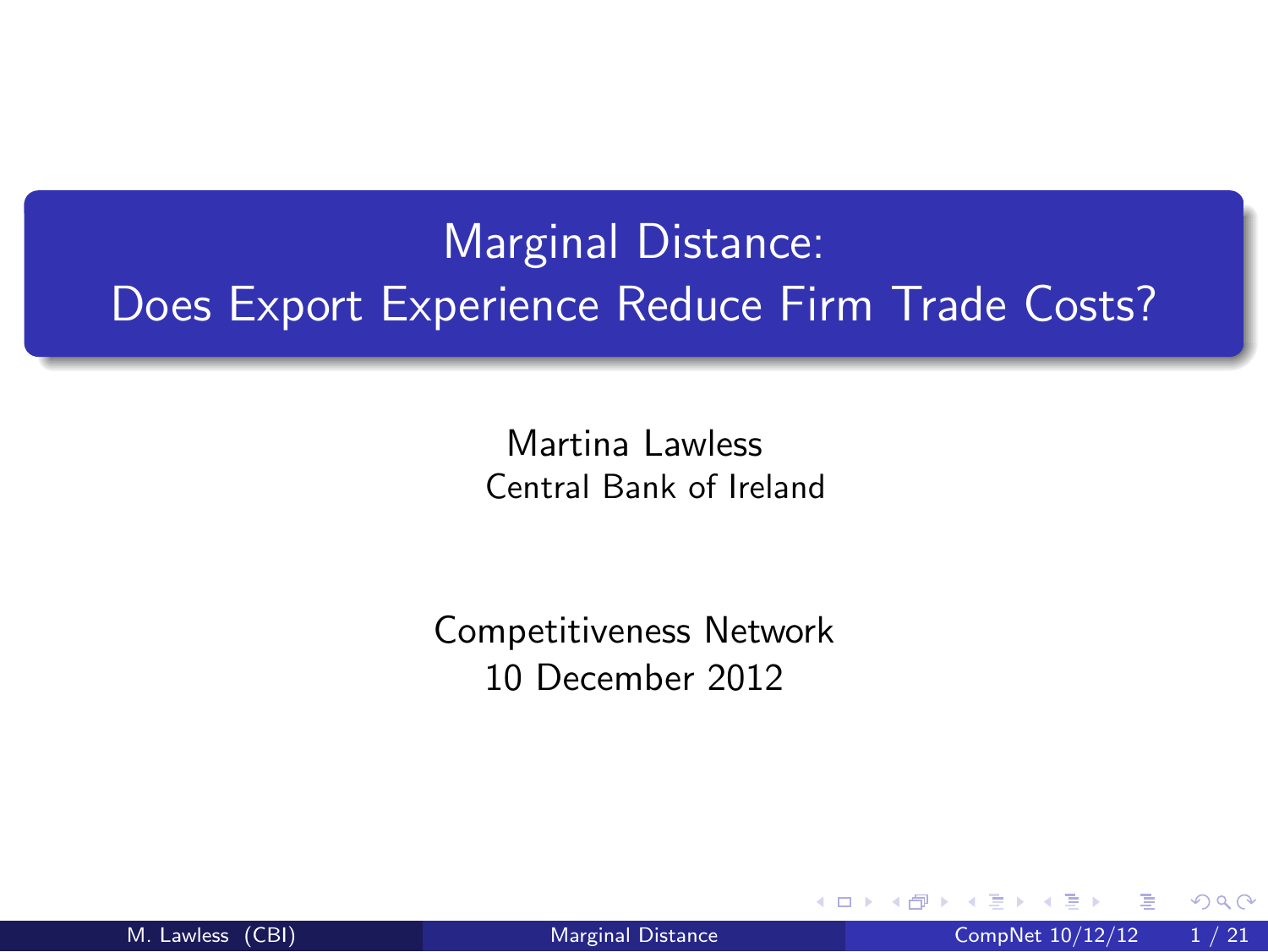- The gravity regression is perhaps the most famous relationship in international economics.
- Trade is positively related to import and export country GDP and negatively related to distance.
- Disdier and Head (2006) reported that that the average elasticity of trade with respect to distance from 103 empirical papers was -0.9.
- Suggests that distance must have a substantial impact on the costs associated with trade.
- Does exporting to a neighbouring country reduce costs of entry?
- Does experience reduce trade costs that allow the firm to sell more?
- **•** This paper examines linkages between current export destinations and performance in new markets.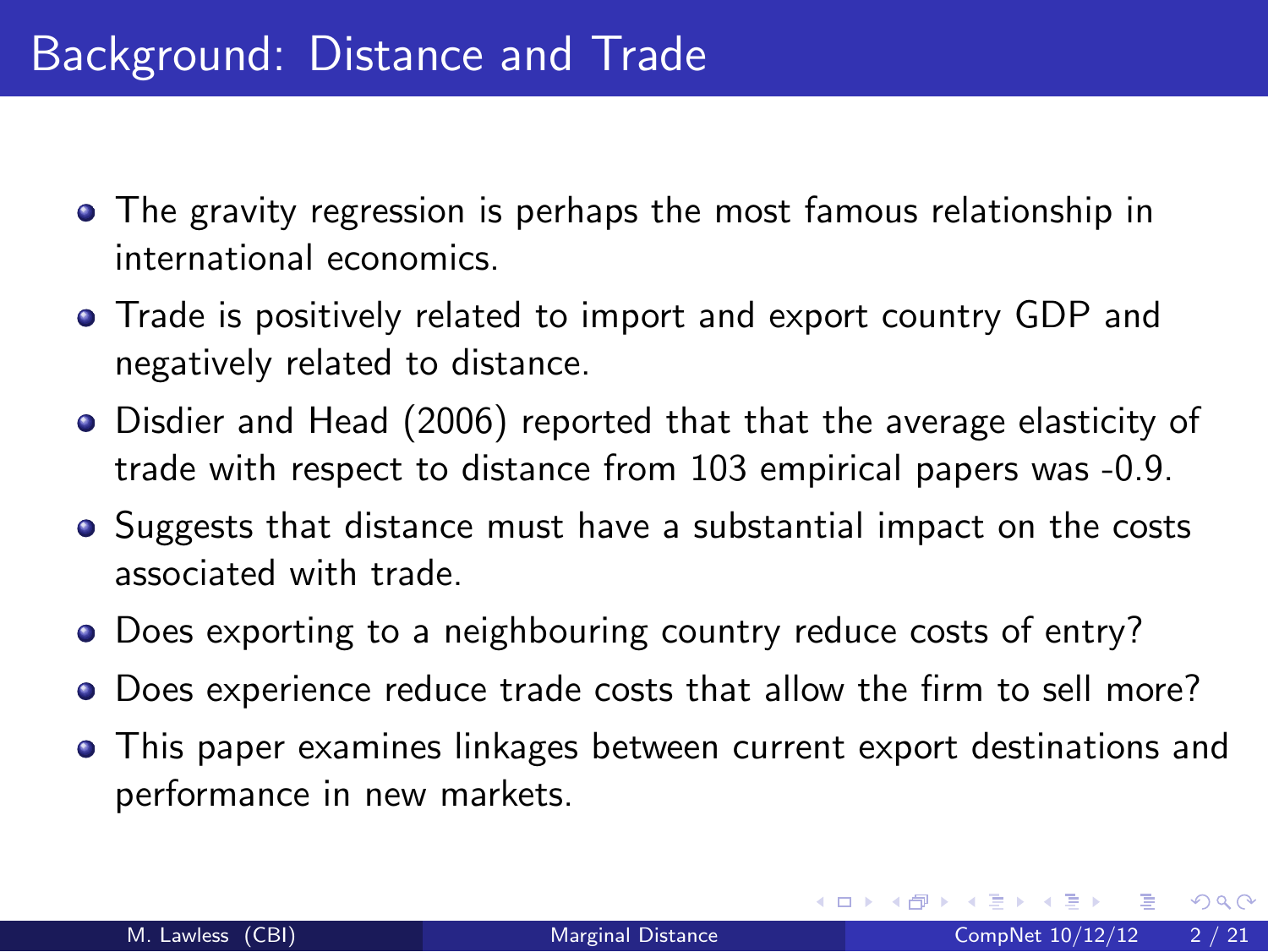- Exporting has been found to be be extremely persistent.
- Literature to date focuses mainly on firms entering exporting for the first time.
- A smaller number of papers have examined firms' export activities over a range of countries, e.g. Eaton, Eslava, Kugler and Tybout (2008), Lawless and Whelan (2008), Fabling, Grimes and Sanderson (2010).
- These papers all find that firms typically export to a small number of destinations.
- Using aggregate data, Evenett and Venables (2002) proposed the term "distance to the supply frontier" as an important factor in determining the geographic spread of exports.

 $QQQ$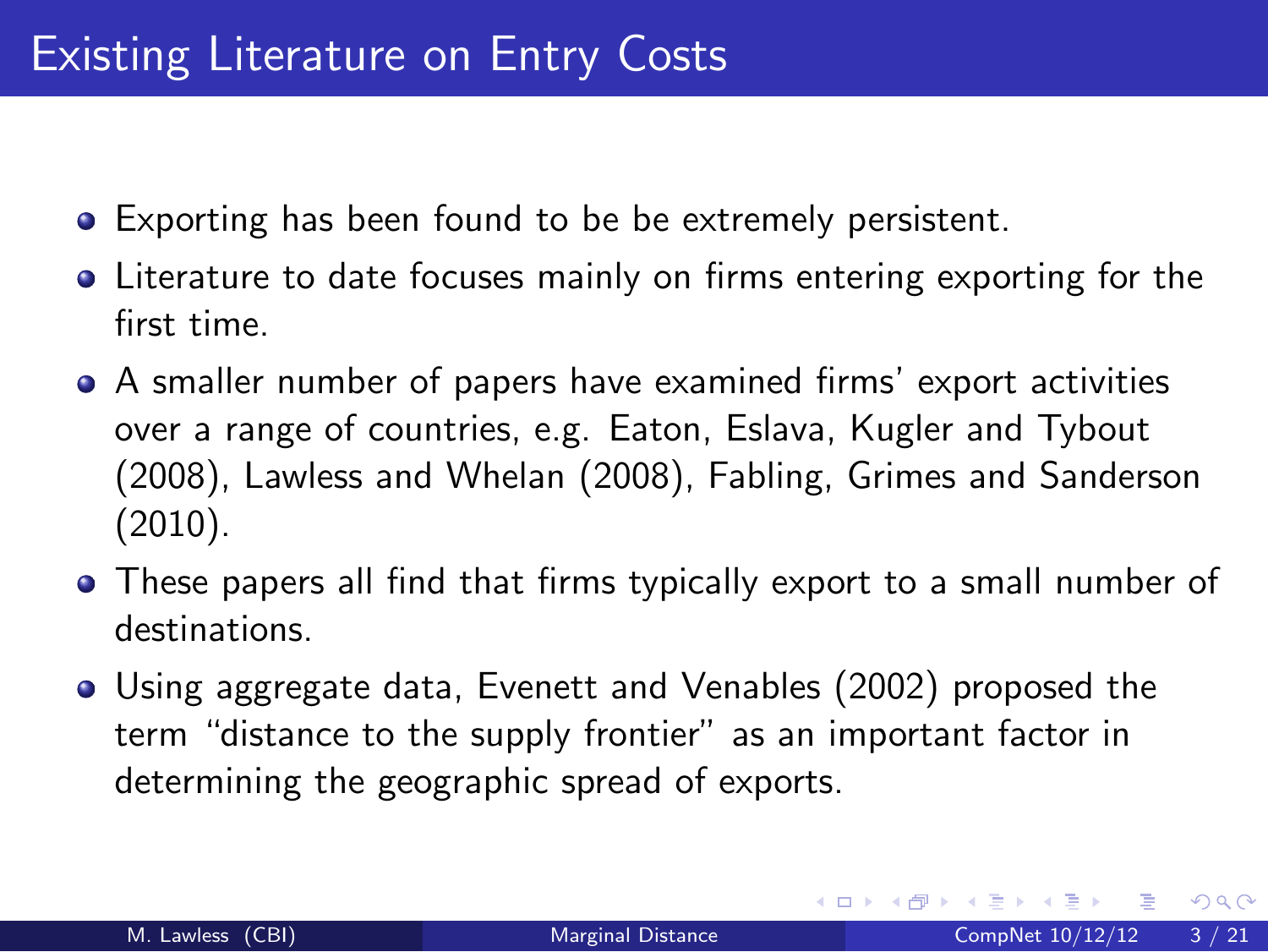- We add a range of estimates of firm export experience to a firm-level gravity model.
- Focusing mainly on geographic measures of firm export portfolio.
- Look at how these measures affect firm entry, sales and exit.
- Main findings are that exporting experience in related markets has a positive effect on entry and reduces the probability of exit.
- However, almost all of the experience measures have negative effects for export sales.
- We show this is consistent with Melitz-style model if exporting to a market reduces the fixed costs of exporting to a nearby market.
- <span id="page-3-0"></span>Lower fixed costs reduce the entry threshold but this lower threshold has the effect of allowing lower-sales marginal firms to operate in the market, explaining the negative effect on sales.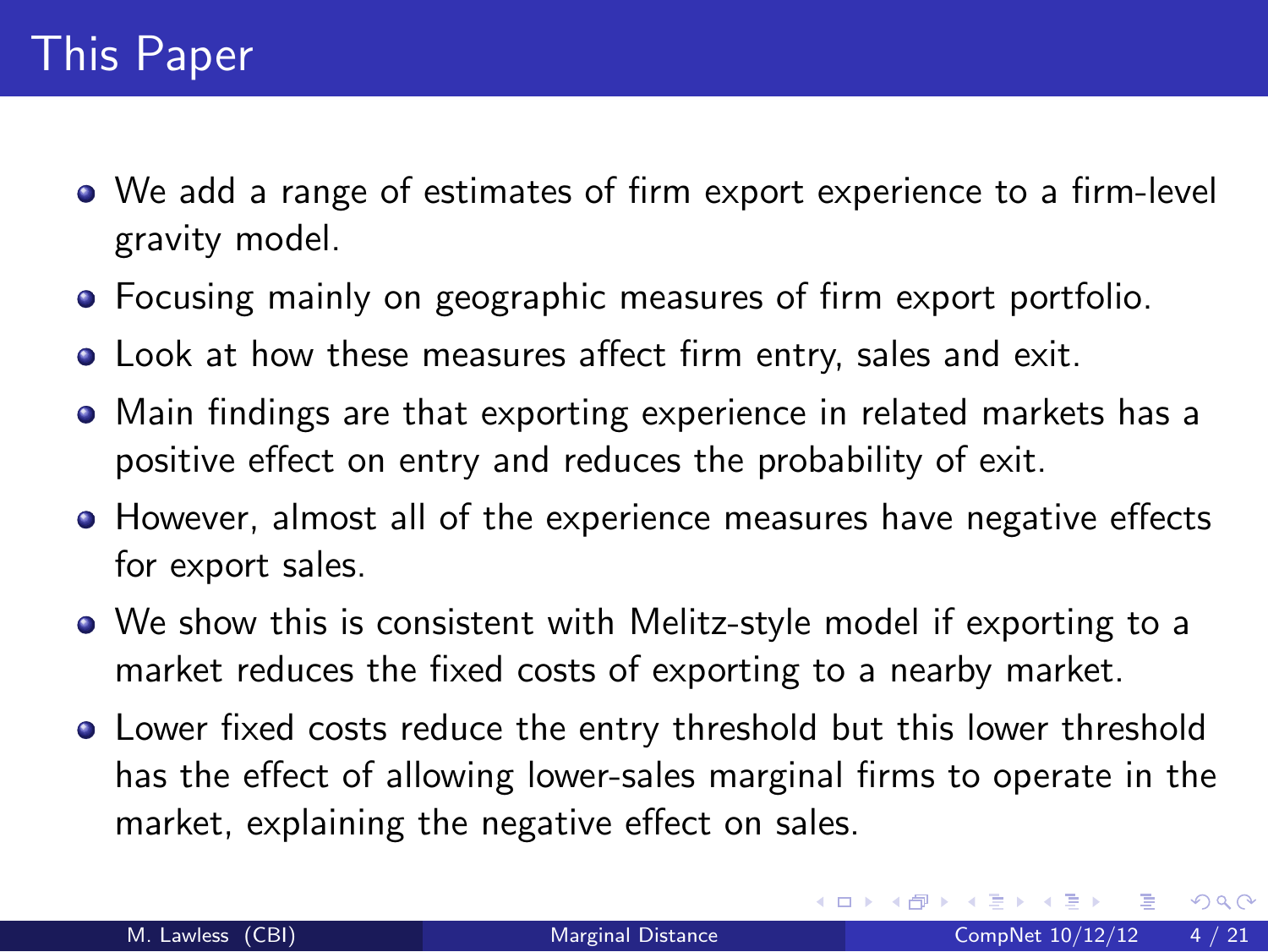### Export Participation Decision

- Each firm produces with unit cost  $\frac{c}{a}$ , where c is the exporting country's cost level and a is the firm-specific productivity.
- $\bullet$  Two types of trade costs associated with exporting to country  $\dot{j}$ : Fixed costs  $F_i$  and variable costs  $\tau_i$  (iceburg).
- Optimal selling price to country *i* for a good produced with technology level a is:

$$
p_j\left(a\right)=\frac{\epsilon}{\epsilon-1}\frac{\tau_j c}{a}
$$

 $\bullet$  This implies profits generated by this product in country *i* are given by:

$$
\pi_j(a) = \mu \left(\frac{P_j a}{\tau_j c}\right)^{\epsilon - 1} Y_j - F_j
$$

 $\bullet$  Profits generated by exporting this product to country  $\mu$  are positive as long as

$$
a > \left(\frac{F_j}{\mu Y_j}\right)^{\frac{1}{\epsilon - 1}} \frac{\tau_j c}{P_j}
$$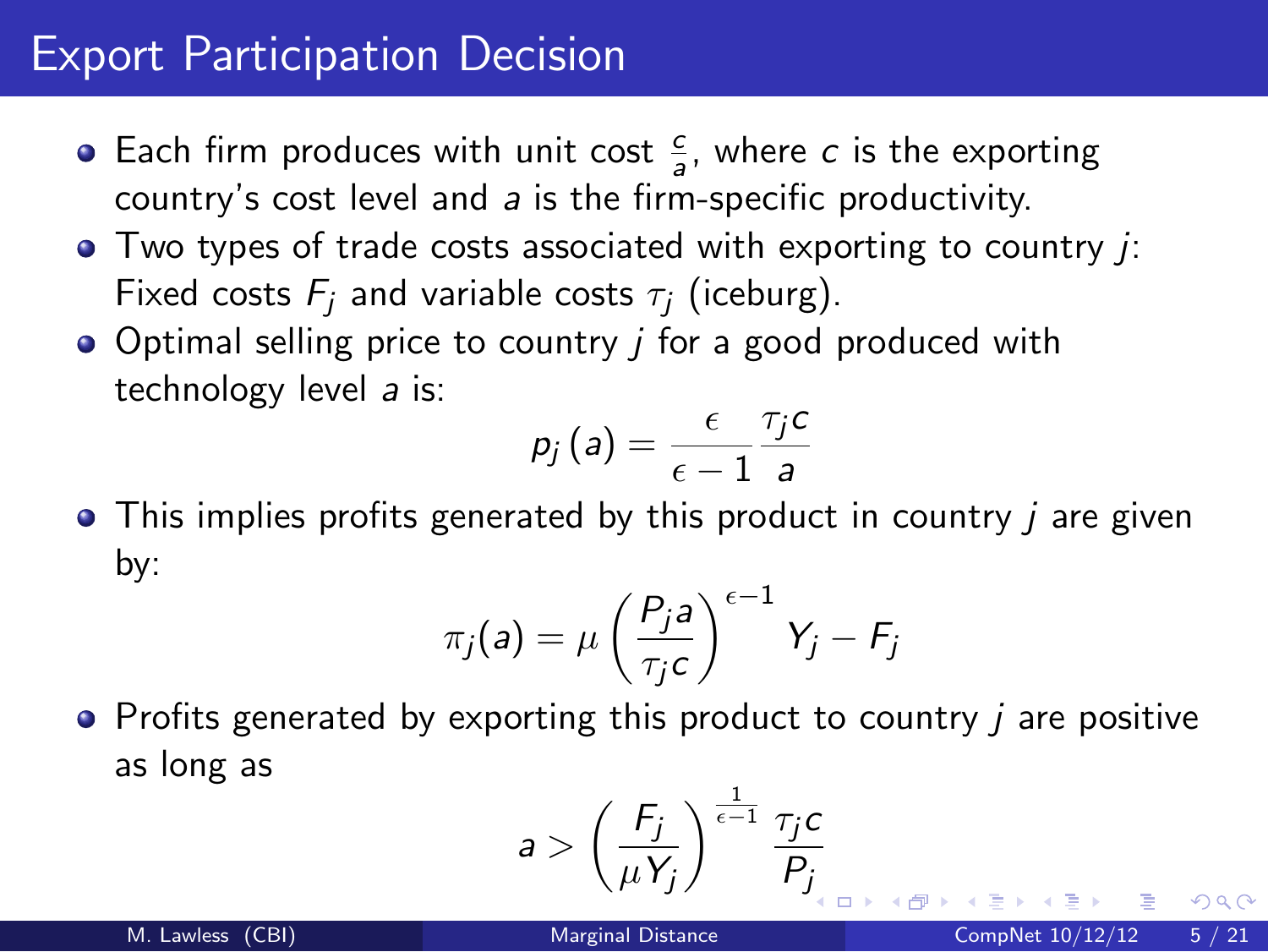$\bullet$  This generates a level of exports of firm  $i$  to country  $j$ , which are

$$
s_{ij} = p_{ij}x_{ij} = \left(\frac{P_j}{p_{ij}}\right)^{\epsilon-1}Y_j
$$

• Inserting the formula for the optimal price, this gives us

$$
s_{ij}=\left(\frac{\epsilon-1}{\epsilon}\frac{P_j a_i}{\tau_j c}\right)^{\epsilon-1}Y_j
$$

- Sales of an individual good depend positively on productivity, on the export country's GDP and price level, and negatively on variable trade costs.
- Once the firm has become an exporter, fixed costs do not have any impact on the level of sales.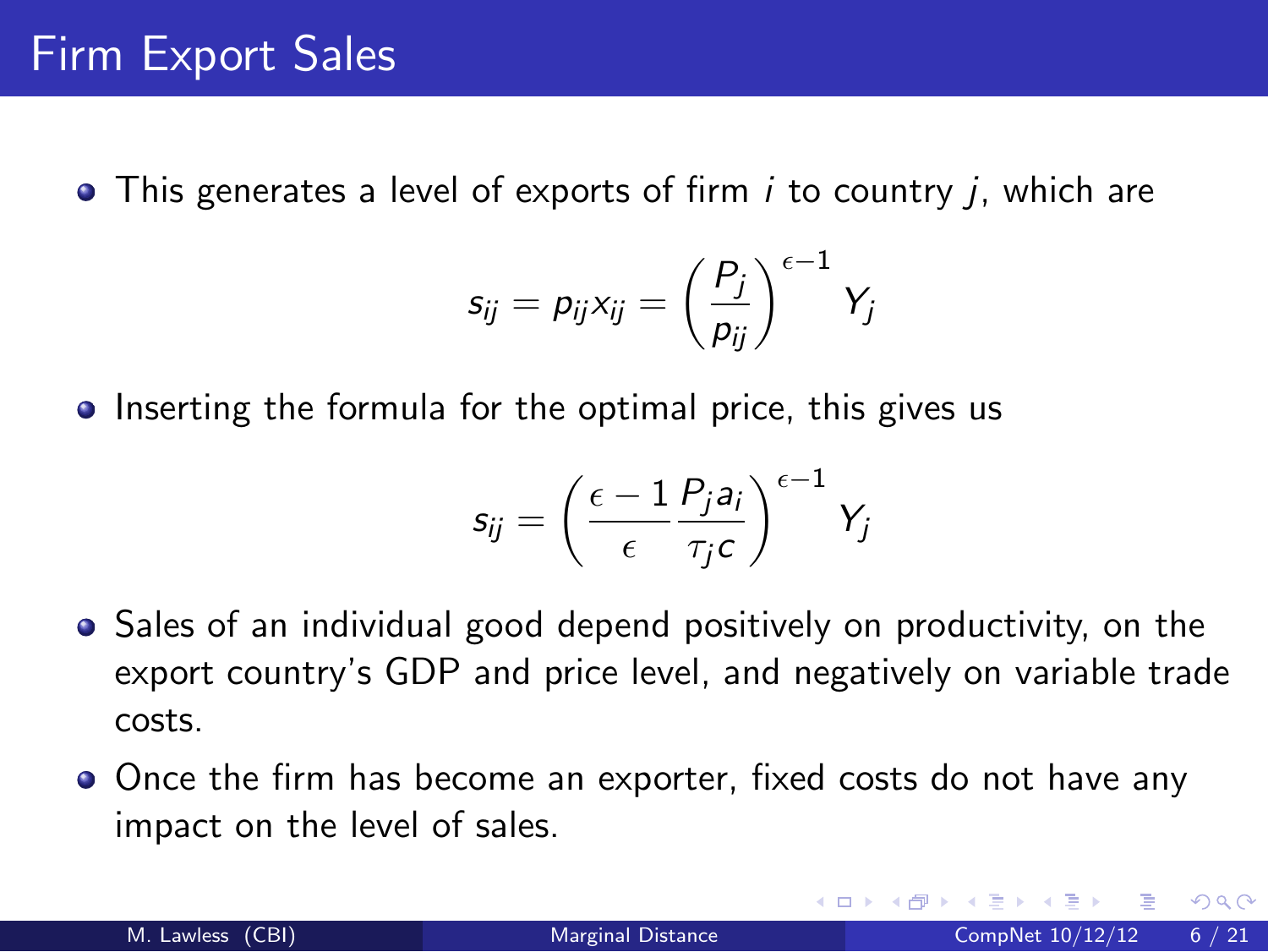- This formulation assumes that the fixed and variable costs encountered in market  $i$  are the same for all firms.
- We can generalise to allow for experience in other export markets to reduce trade costs for some firms.
- $\bullet$  For example, variable and fixed trade costs for firm *i* to country *j* could be expressed as:

$$
\tau_{ij} = f_j(s_{i1}, s_{i2}, ...s_{iN})
$$
 and  $F_{ij} = f_j(s_{i1}, s_{i2}, ...s_{iN}).$ 

- Effect of experience in other markets that reduces the variable cost:
	- It would reduce the threshold to entry.
	- $\bullet$  It would increase the sales once the firm was in market j.
- A reduction in fixed costs due to experience in other markets would also lower the entry threshold.
- However, once the firm is operating in a market, fixed costs do not affect its sales.

 $\Omega$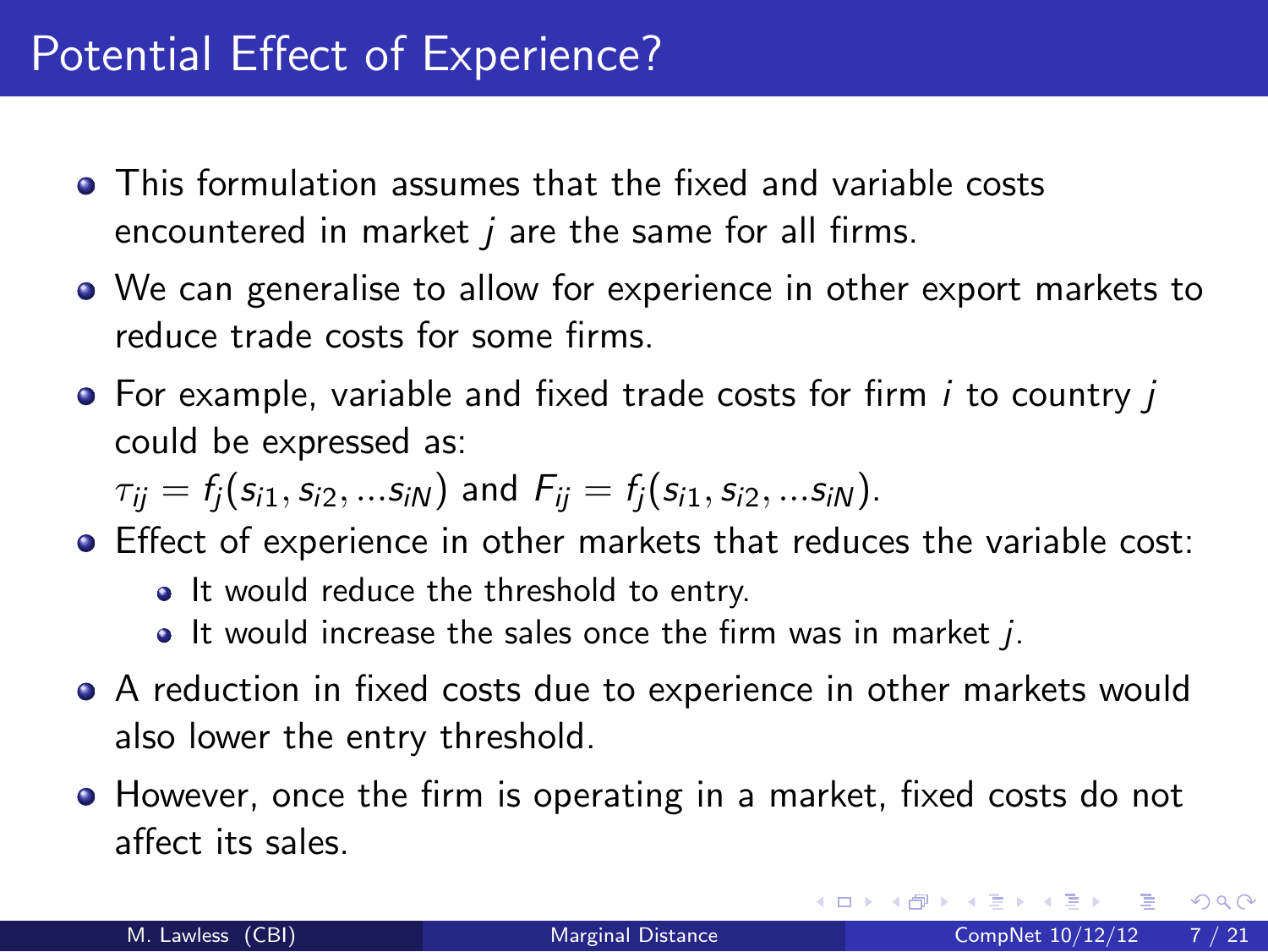- Firm level data from Enterprise Ireland, 2000-2007.
- 1700 Irish-owned firms, all exporters.
- Information on exports to 50 destinations along with other firm characteristics.
- These firms account for approx. two-thirds of exports of Irish-owned firms.
- Restriction to Irish-owned firms means that this dataset is not representative of aggregate Irish exports. Irish exports dominated by export-orientated FDI.
- Focus on Irish-owned firms more likely to give results comparable to other countries.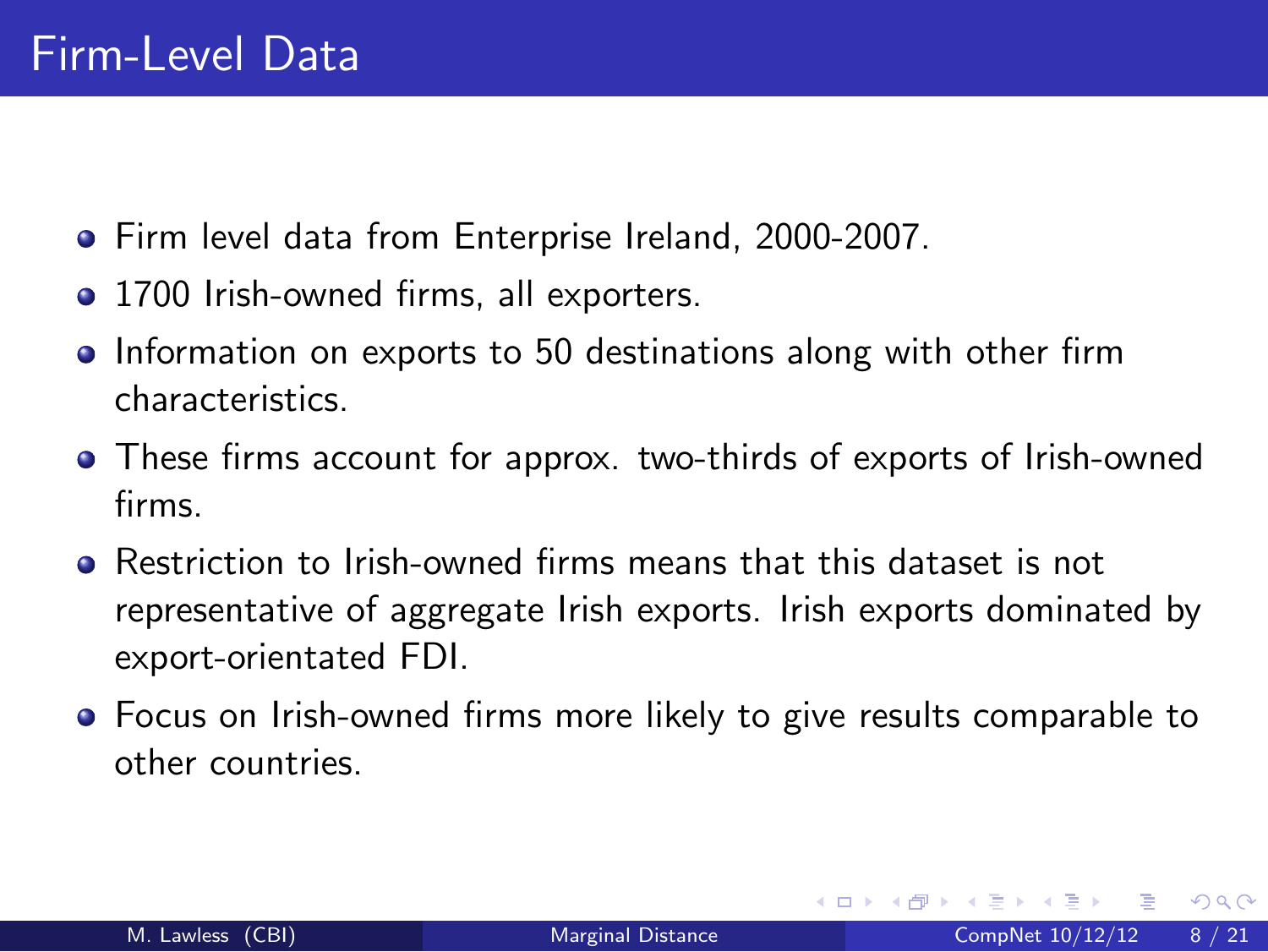# Distribution of Market Coverage

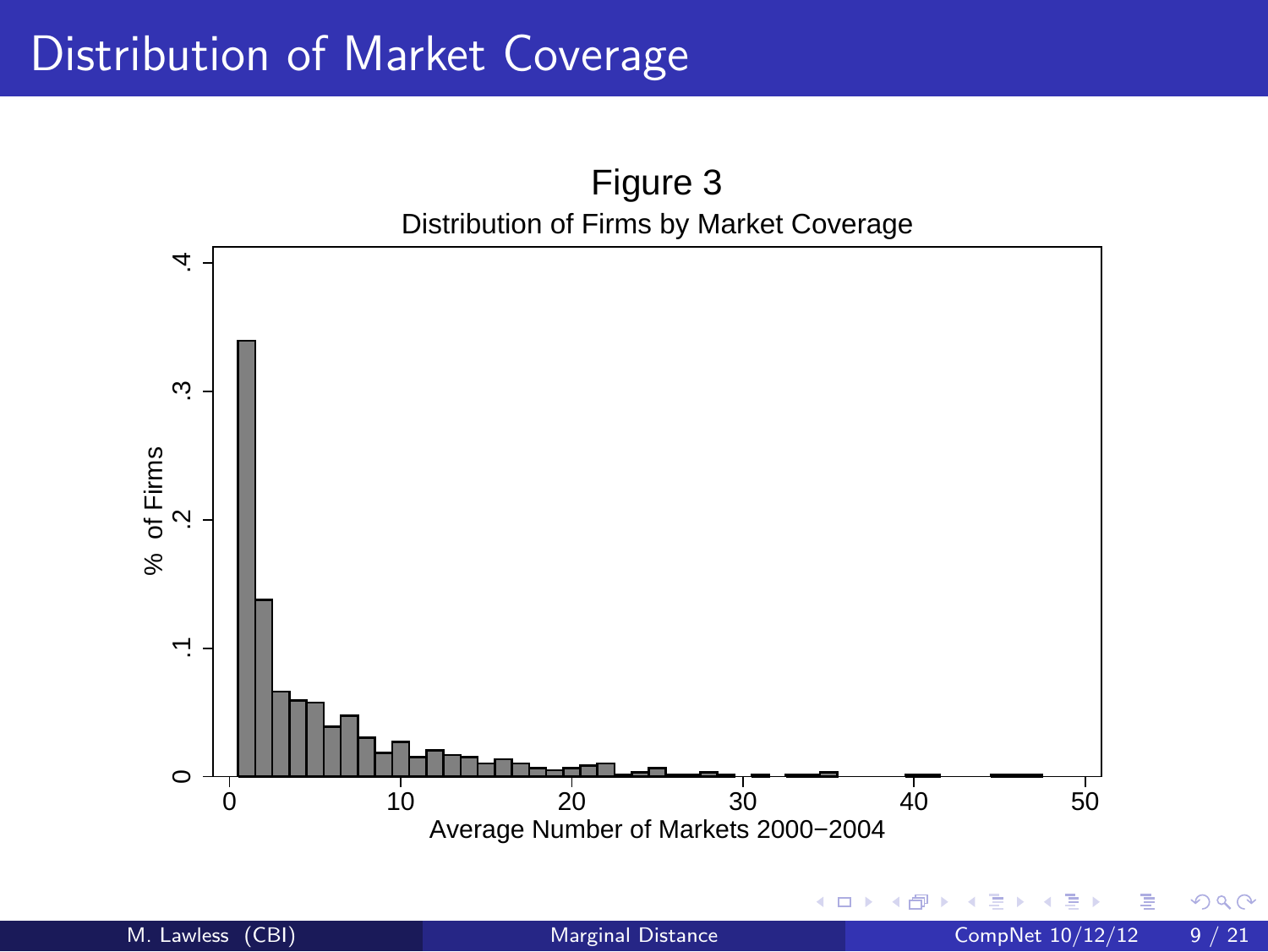# Firm Characteristics

| Mean    | Employment | Output/Emp.  | Exports | Export    | Market   |       |      |
|---------|------------|--------------|---------|-----------|----------|-------|------|
| by Year | (Number)   | (Euro '000s) | 'Euro)  | Intensity | Coverage | Entry | Exit |
| 2000    | 84         | 147          | 7800    | 0.44      | 5.2      |       |      |
| 2001    | 70         | 156          | 6807    | 0.44      | 5.1      | 0.57  | 0.41 |
| 2002    | 77         | 158          | 7374    | 0.45      | 5.4      | 0.63  | 0.47 |
| 2003    | 80         | 185          | 8721    | 0.47      | 5.8      | 0.64  | 0.54 |
| 2004    | 87         | 204          | 10664   | 0.47      | 6.4      | 0.59  | 0.38 |
| 2005    | 80         | 196          | 9825    | 0.47      | 6.4      | 0.64  | 0.66 |
| 2006    | 81         | 206          | 10749   | 0.47      | 6.6      | 0.73  | 0.42 |
| 2007    | 81         | 208          | 11053   | 0.47      | 6.7      | 0.66  | 0.41 |

4 日下

∢母 × э  $\mathbf{p}$  $\sim$  重  $OQ$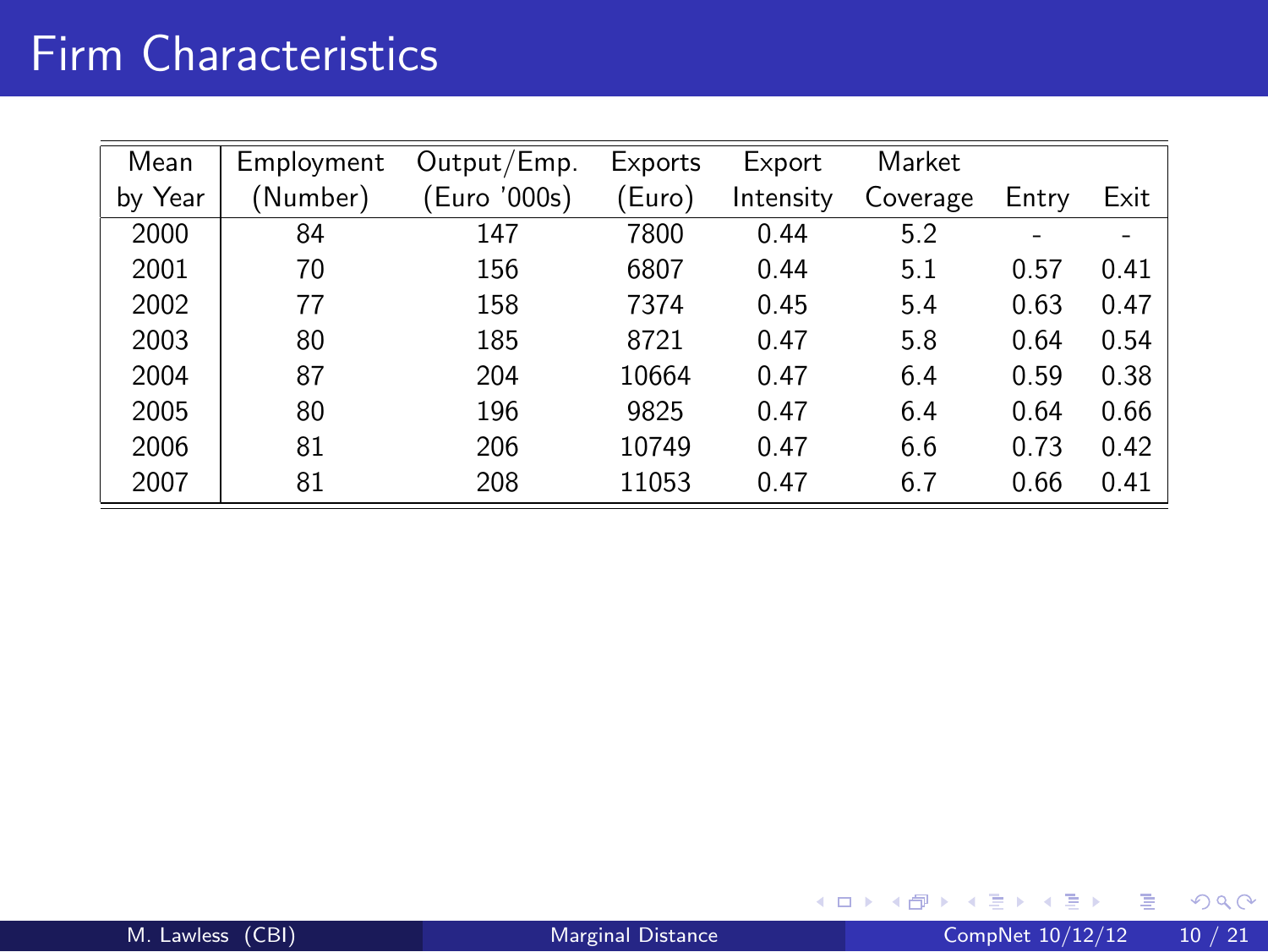- Standard gravity measures used as factors that might induce a firm to enter:
	- Distance between capital cities (CEPII data, Mayer and Zignago  $(2006)$ ).
	- GDP per capita (Penn World Tables).
	- Population (Penn World Tables).
	- Language English dummy variable (Wikipedia).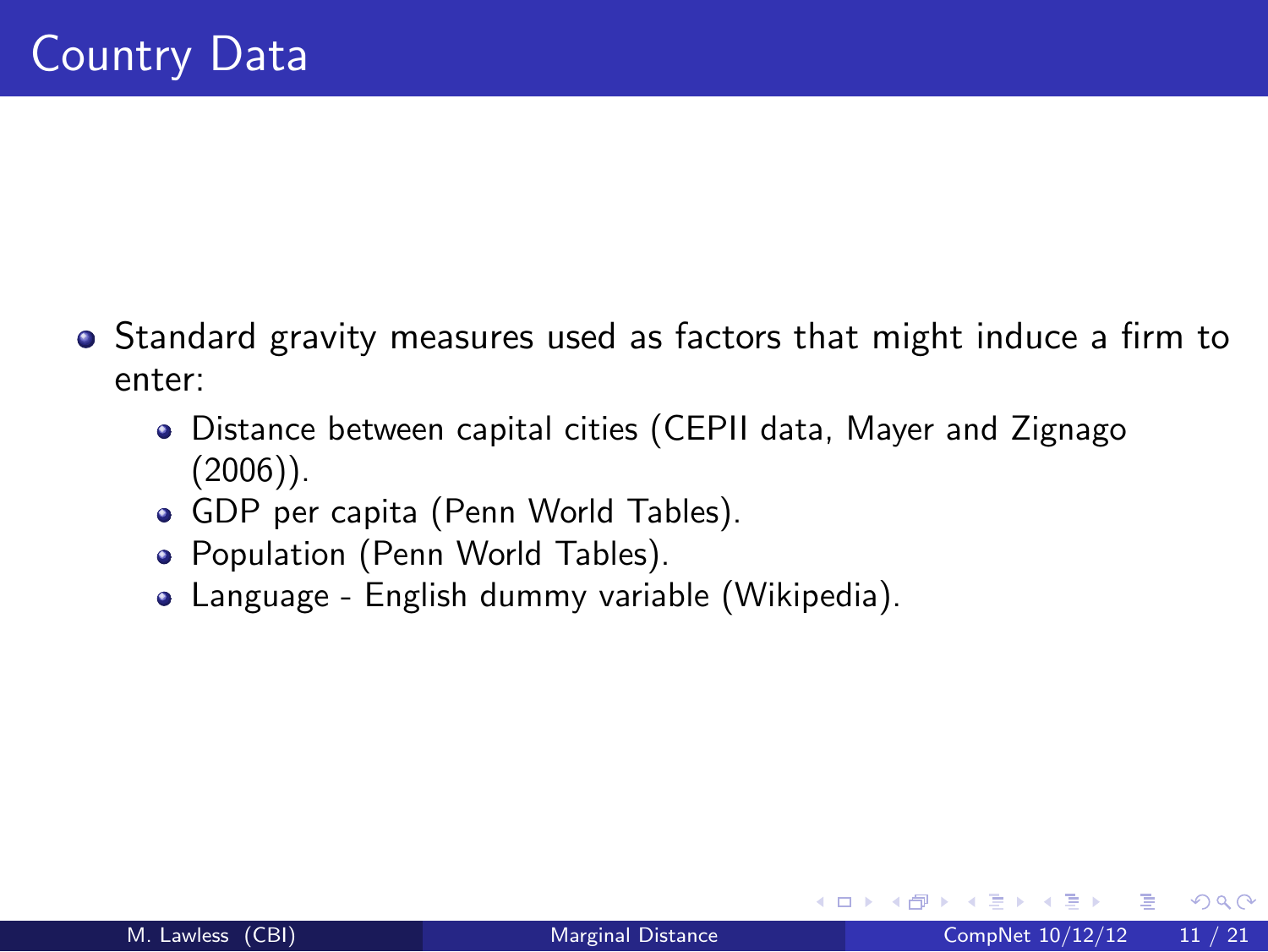### Market Experience Measures I

• Dummy variable for exporting to a contiguous market: this is equal to one if the firm exported in the previous period to a country  $k$  that shares a common land border with market  $j$ .

$$
ContigDum_{jk} = \begin{cases} 1 & \text{if} \quad border_{jk} = 1 \quad \text{for any} \quad k \\ 0 & \text{otherwise} \end{cases}
$$

• Intensity of the firm's export activity with neighbouring markets sums the amount exported to all contiguous markets.

$$
ContigExp_j = \sum_{k \neq j}^{k} exp_{ik}
$$

Amount exported to other countries in the same region (8 regions), rather than just directly bordering countries.

$$
RegExp_{jr} = \sum_{k}^{r} exp_{ik}
$$

∽≏∩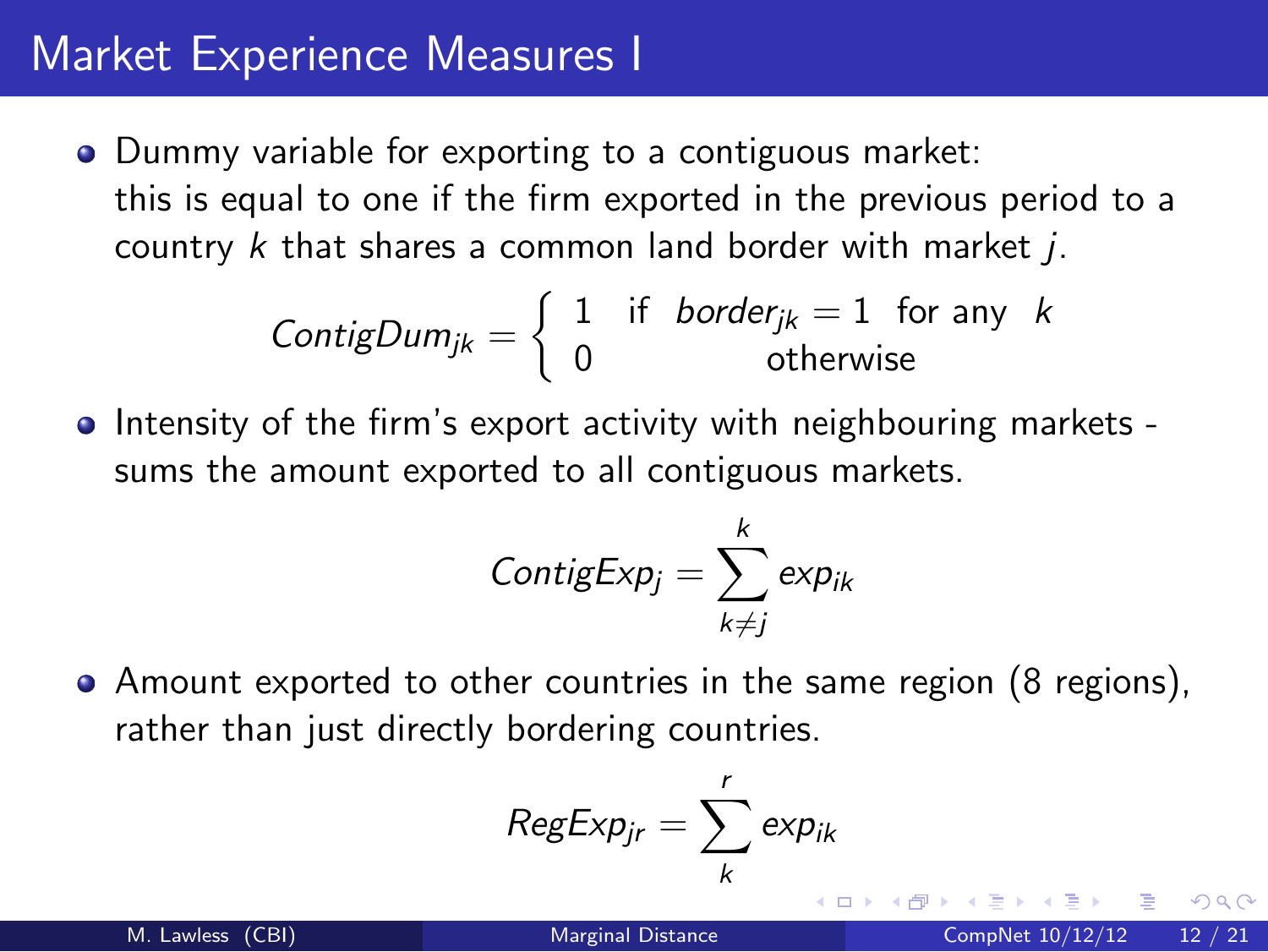### Market Experience Measures II

Total exports of the firm inversely weighted by the distance from market *j*. This takes account of all of the firm's export experience but allows exports closest in distance to  *to have the largest effect.* 

$$
WeightExp_j = \sum_{k \neq j}^{k} \frac{exp_{ik}}{d_{jk}}
$$

• Marginal distance from existing market - by this we mean the smallest percentage distance from the destination to be entered  *to an* existing export market of the firm.

$$
MargDist = min(d_{jk})/d_{ij}
$$

 $\Omega$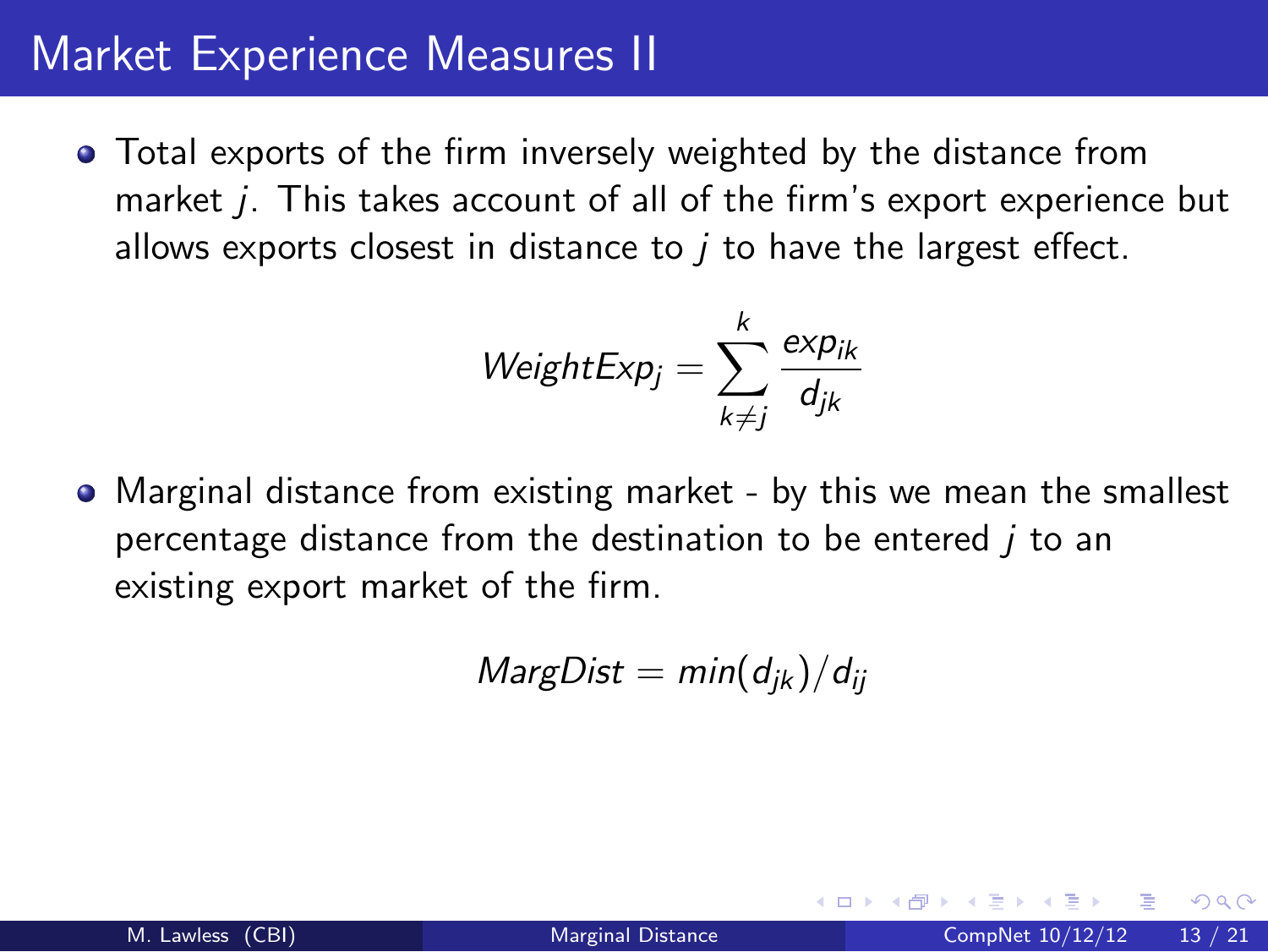- We apply a gravity model specification to the entry decision, exit decision and export sales.
- For entry, the dependent variable, is a dummy variable:

$$
\mathit{Entry}_{ijt} = \left\{ \begin{array}{ll} 1 & \text{if } \exp_{ijt} > 0 \& \exp_{ij,t-1} = 0 \\ 0 & \text{if } \exp_{ijt} = 0 \& \exp_{ij,t-1} = 0 \end{array} \right.
$$

• Specification for probability of entry is a probit regression:

 $Pr(\textit{Entry}_{ijt}) = f(D_{ij}, GDPcap_{jt}, Pop_{jt}, Eng_j, FirmVars_{it}, Experiment_{ik,t-1})$ 

 $\Omega$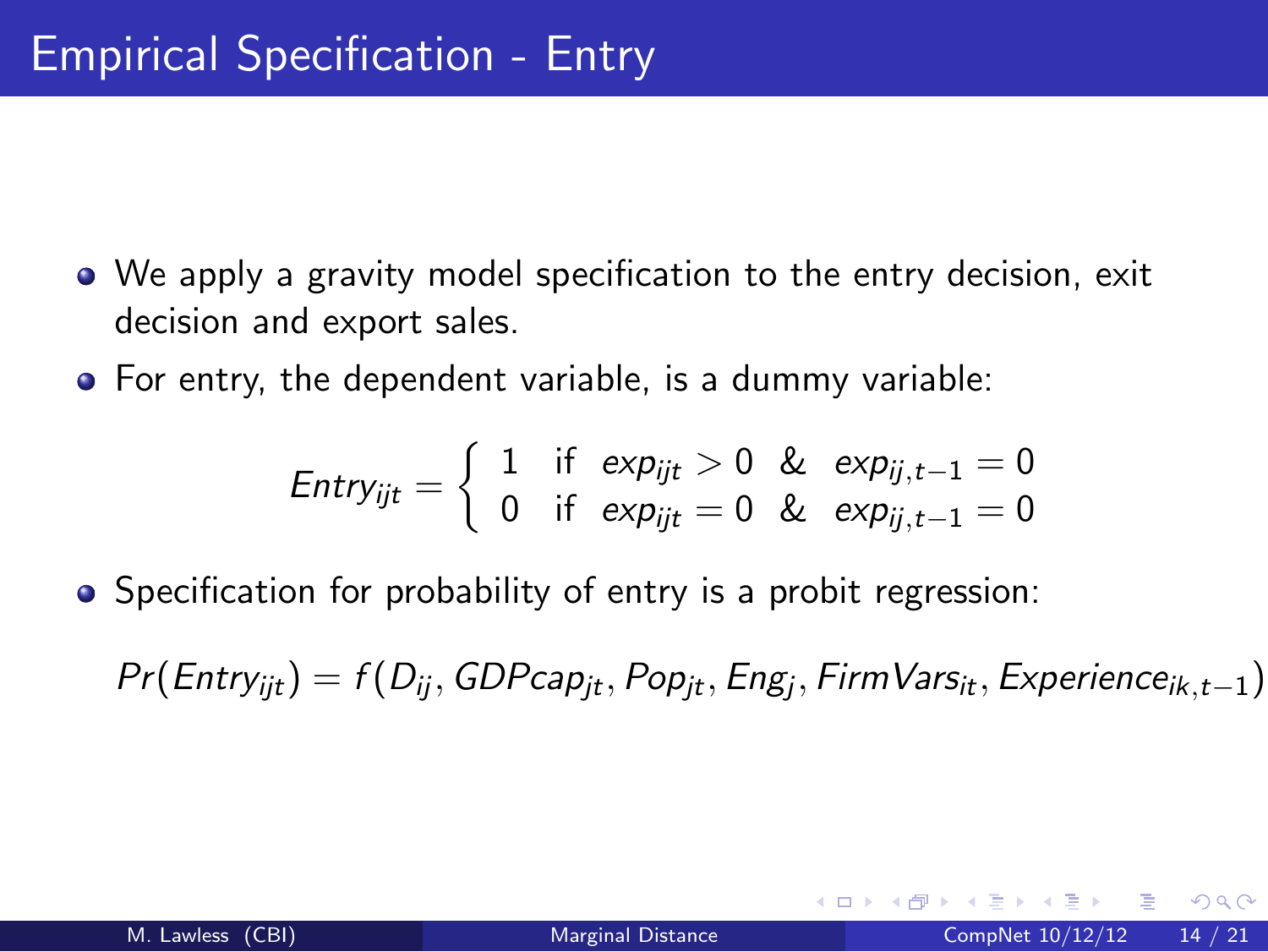# Entry and Neighbouring Market Experience

|                         | Dependent Variable: Entry Dummy |           |           |           |           |
|-------------------------|---------------------------------|-----------|-----------|-----------|-----------|
|                         | (1)                             | (2)       | (3)       | (4)       | (5)       |
| Ln Distance             | $-0.061*$                       | $-0.064*$ | $-0.048*$ | $-0.100*$ | $-0.112*$ |
|                         | (0.009)                         | (0.009)   | (0.010)   | (0.009)   | (0.009)   |
| Ln GDP/Capita           | $0.203*$                        | $0.205*$  | $0.194*$  | $0.230*$  | $0.224*$  |
|                         | (0.015)                         | (0.015)   | (0.015)   | (0.015)   | (0.015)   |
| Ln Population           | $0.070*$                        | $0.071*$  | $0.068*$  | $0.080*$  | $0.105*$  |
|                         | (0.007)                         | (0.007)   | (0.007)   | (0.007)   | (0.006)   |
| English dummy           | $0.070*$                        | $0.062*$  | $0.038*$  | 0.030     | $0.093*$  |
|                         | (0.016)                         | (0.016)   | (0.016)   | (0.016)   | (0.017)   |
| Number Markets          | $0.012*$                        | $0.013*$  | $0.014*$  | $0.018*$  | 0.005     |
|                         | (0.002)                         | (0.003)   | (0.002)   | (0.003)   | (0.003)   |
| Ln Output/Employee      | $-0.043$                        | $-0.045$  | $-0.050$  | $-0.050$  | $-0.042$  |
|                         | (0.029)                         | (0.029)   | (0.029)   | (0.029)   | (0.028)   |
| Firm Total Exports      | $0.087*$                        | $0.084*$  | $0.082*$  | $0.093*$  | $0.072*$  |
|                         | (0.010)                         | (0.010)   | (0.010)   | (0.010)   | (0.009)   |
| Contig. Market Dum.     | $0.297*$                        |           |           |           |           |
|                         | (0.021)                         |           |           |           |           |
| Ln Exp. to Contig. Mkts |                                 | $0.021*$  |           |           |           |
|                         |                                 | (0.002)   |           |           |           |
| Ln Exp. to Region       |                                 |           | $0.018*$  |           |           |
|                         |                                 |           | (0.002)   |           |           |
| <b>Weighted Exports</b> |                                 |           |           | $0.022*$  |           |
|                         |                                 |           |           | (0.001)   |           |
| Ln Marginal Distance    |                                 |           |           |           | $-0.357*$ |
|                         |                                 |           |           |           | (0.020)   |
| Sector controls         | Yes                             | Yes       | Yes       | Yes       | Yes       |
| Observations            | 266300                          | 266294    | 265749    | 266300    | 238081    |
| Pseudo $R^2$            | 0.08                            | 0.08      | 0.08      | 0.08      | 0.10      |

M. Lawless (CBI) [Marginal Distance](#page-0-0) CompNet  $10/12/12$  15 / 21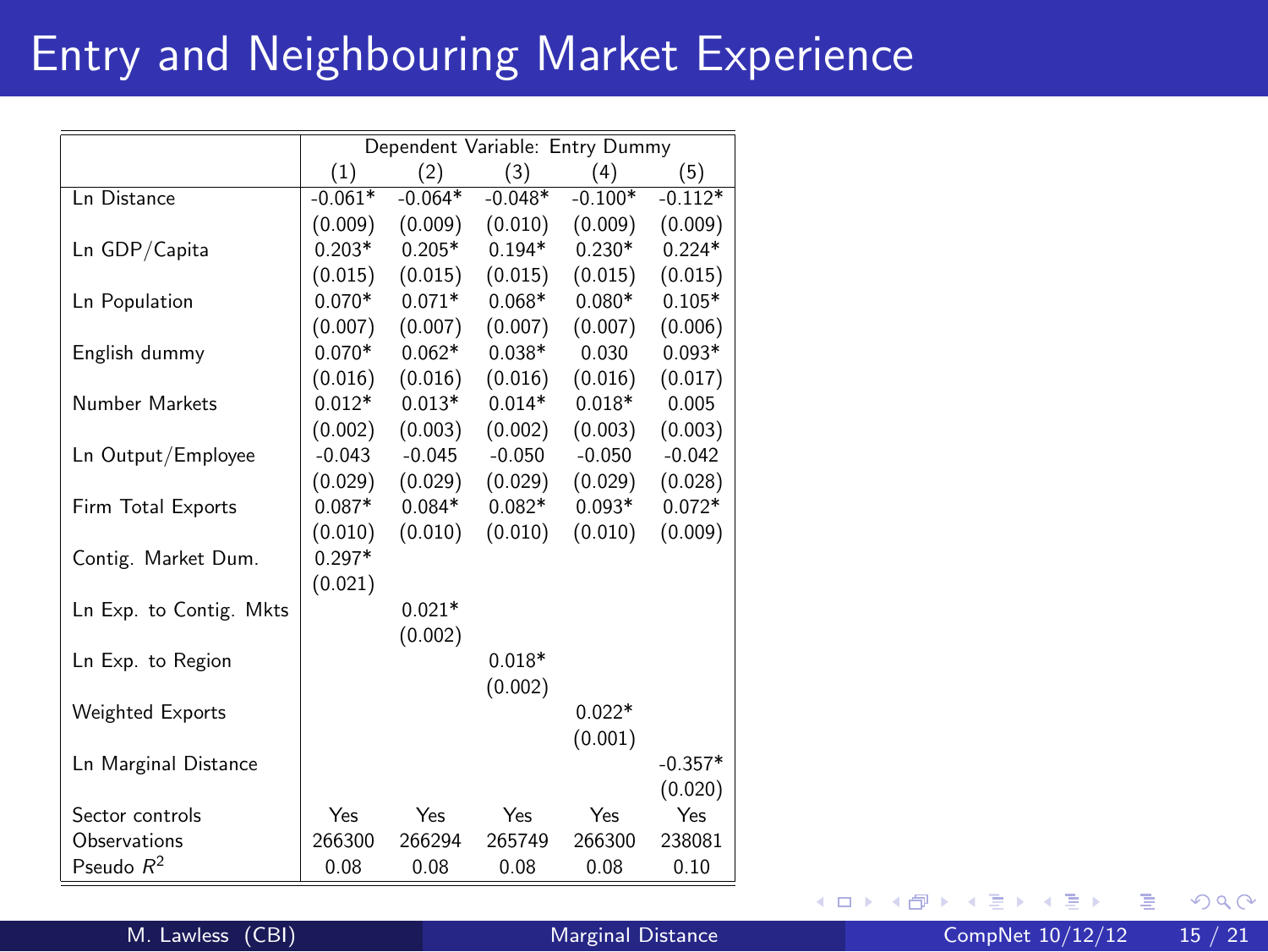• The export sales regression to be estimated is given by

 $\mathsf{Ln}(Exp_{ijt}) = f(D_{ij}, GDPcap_{jt}, Pop_{jt}, Eng_j, FirmVars_{it}, Experiment_{ick,t-1})$ 

- O We also added an additional factor, Entry<sub>ii,t−1</sub>, which is a dummy variable that takes a value of 1 if the firm is a new entrant to market j.
- This dummy for entry will also be interacted with the measures of experience.

つひひ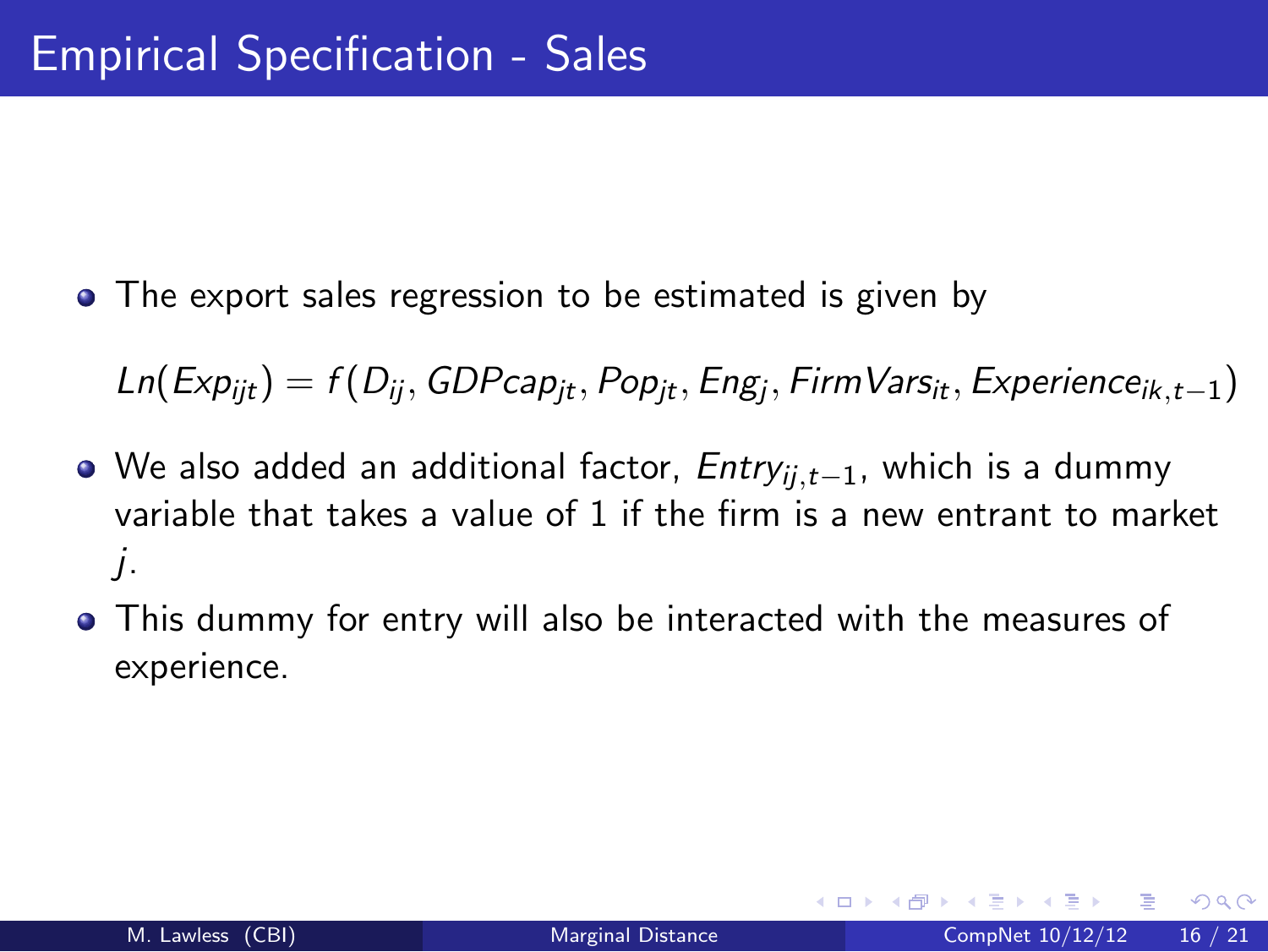# Export Values and Market Experience

|                            | Dependent Variable: Ln Exports |                     |           |                               |           |
|----------------------------|--------------------------------|---------------------|-----------|-------------------------------|-----------|
|                            | (1)                            | (2)                 | (3)       | (4)                           | (5)       |
| <b>Ln Distance</b>         | $-0.652*$                      | $-0.644*$           | $-0.650*$ | $-0.624*$                     | $-0.574*$ |
|                            |                                | $(0.026)$ $(0.026)$ |           | $(0.026)$ $(0.026)$ $(0.027)$ |           |
| Entered in $t-1$           | $-0.131*$                      | $-0.272*$           | $-0.140*$ | $-0.217*$                     | $-0.213*$ |
|                            | (0.044)                        | (0.036)             |           | $(0.035)$ $(0.035)$           | (0.050)   |
| Contig. Market Dum.        | $-0.240*$                      |                     |           |                               |           |
|                            | (0.053)                        |                     |           |                               |           |
| Entry*Contig. Market Dum.  | $-0.240*$                      |                     |           |                               |           |
|                            | (0.065)                        |                     |           |                               |           |
| Ln Exp. to Contig. Mkts    |                                | $-0.004$            |           |                               |           |
|                            |                                | (0.004)             |           |                               |           |
| Entry*Ln Contig Exp.       |                                | $-0.025*$           |           |                               |           |
|                            |                                | (0.006)             |           |                               |           |
| Ln Exp. to Region          |                                |                     | $-0.006$  |                               |           |
|                            |                                |                     | (0.004)   |                               |           |
| Entry*Ln Exp. to Region    |                                |                     | $-0.035*$ |                               |           |
|                            |                                |                     | (0.006)   |                               |           |
| <b>Weighted Exports</b>    |                                |                     |           | 29.82a                        |           |
|                            |                                |                     |           | (13.78)                       |           |
| Entry*Weighted Exports     |                                |                     |           | $-66.87a$                     |           |
|                            |                                |                     |           | (29.09)                       |           |
| Ln Marginal Distance       |                                |                     |           |                               | 0.023     |
|                            |                                |                     |           |                               | (0.035)   |
| Entry*Ln Marginal Distance |                                |                     |           |                               | $0.055*$  |
|                            |                                |                     |           |                               | (0.036)   |
| Sector controls            | Yes                            | Yes                 | Yes       | Yes                           | Yes.      |
| Observations               | 24959                          | 24957               | 24623     | 24959                         | 23628     |
| $R^2$                      | 0.49                           | 0.49                | 0.49      | 0.49                          | 0.47      |

×.  $\Box$ 

M. Lawless (CBI) [Marginal Distance](#page-0-0) CompNet  $10/12/12$  17 / 21

 $2Q$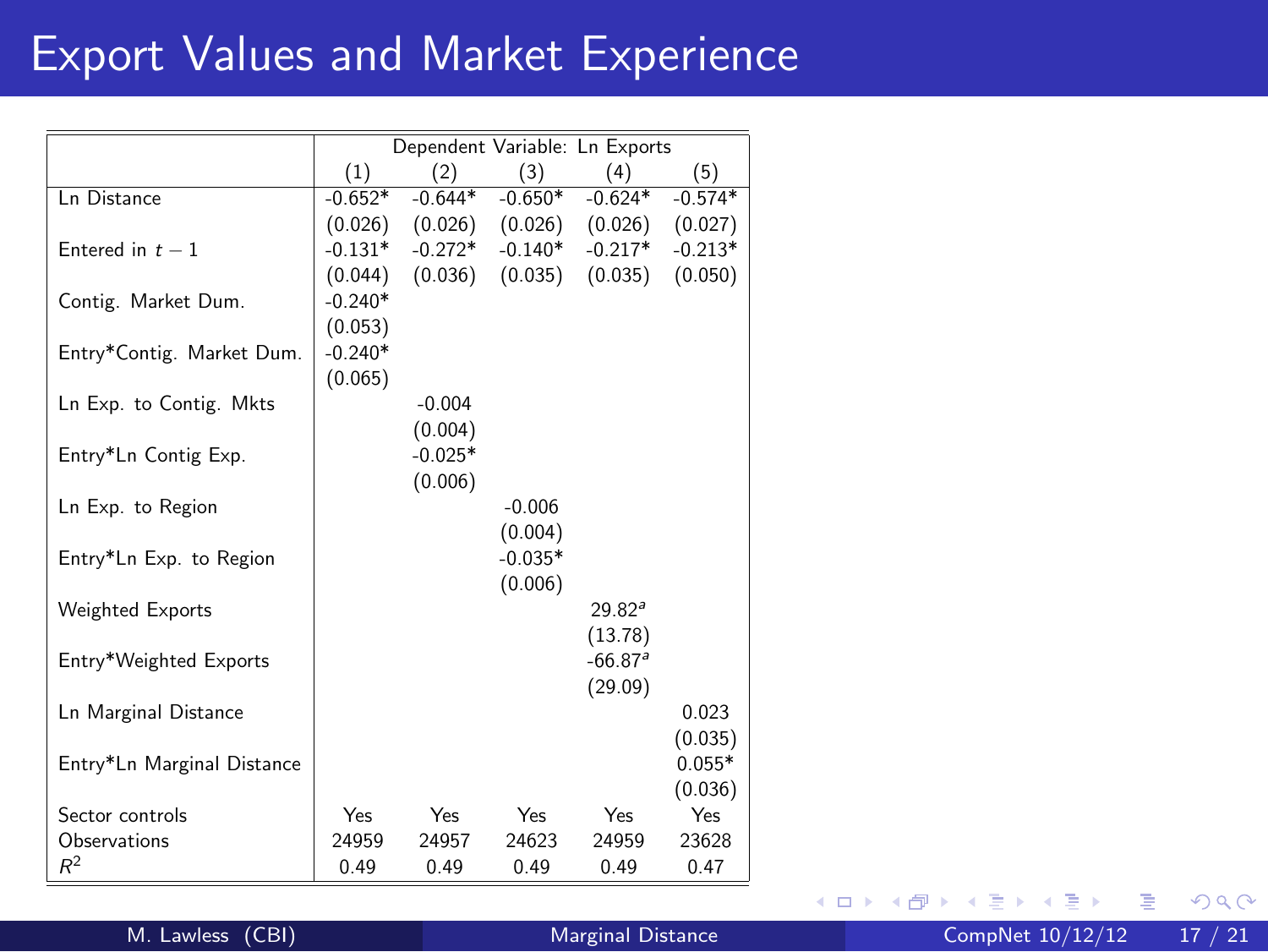For exit, the dependent variable, is a dummy variable:

$$
Exit_{ijt} = \left\{ \begin{array}{ll} 1 & \text{if } \exp_{ijt} = 0 \quad \& \exp_{ij,t-1} > 0 \\ 0 & \text{if } \exp_{ijt} > 0 \quad \& \exp_{ij,t-1} > 0 \end{array} \right.
$$

• Specification for probability of exit is a probit regression:

 $Pr(E \times it_{ijt}) = f(D_{ij}, GDP \cap p_{jt}, Pop_{jt}, Eng_j, FirmVars_{it}, Experiment \cap e_{ik,t-1})$ 

Additonal variables - lagged export sales, dummy if a new entrant.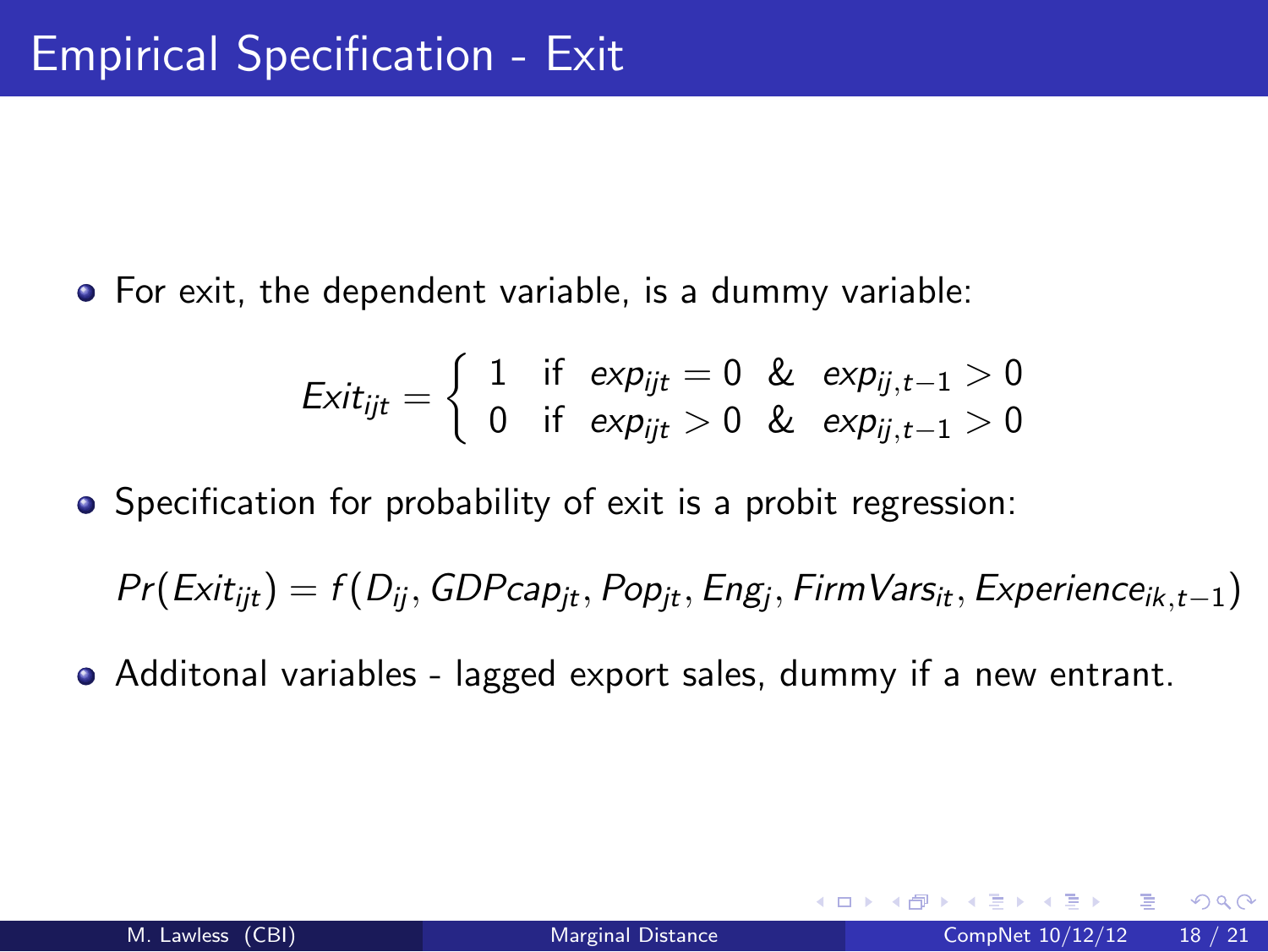### Exit and Neighbouring Market Experience

|                         | Dependent Variable: Exit Dummy |                 |                    |           |           |
|-------------------------|--------------------------------|-----------------|--------------------|-----------|-----------|
|                         | (1)                            | (2)             | (3)                | (4)       | (5)       |
| Ln Distance             | $0.097*$                       | $0.097*$        | $0.097*$           | $0.093*$  | $0.225*$  |
|                         | (0.015)                        | (0.016)         | (0.017)            | (0.015)   | (0.018)   |
| Ln Lag Exports          | $-0.164*$                      | $-0.162*$       | $-0.163*$          | $-0.163*$ | $-0.218*$ |
|                         | (0.020)                        | (0.020)         | (0.019)            | (0.019)   | (0.026)   |
| New Entrant $(t-1)$     | $0.103*$                       | $0.105^{\circ}$ | 0.100 <sup>a</sup> | $0.110^a$ | $0.286*$  |
|                         | (0.047)                        | (0.047)         | (0.050)            | (0.050)   | (0.049)   |
| Contig. Market Dum.     | $-0.089*$                      |                 |                    |           |           |
|                         | (0.030)                        |                 |                    |           |           |
| Ln Exp. to Contig. Mkts |                                | $-0.006a$       |                    |           |           |
|                         |                                | (0.003)         |                    |           |           |
| Ln Exp. to Region       |                                |                 | $-0.006a$          |           |           |
|                         |                                |                 | (0.003)            |           |           |
| Weighted Exports        |                                |                 |                    | $-51.39*$ |           |
|                         |                                |                 |                    | (19.77)   |           |
| Ln Marginal Distance    |                                |                 |                    |           | $0.259*$  |
|                         |                                |                 |                    |           | (0.034)   |
| Sector controls         | <b>Yes</b>                     | Yes.            | <b>Yes</b>         | Yes       | Yes       |
| Observations            | 26109                          | 26107           | 25656              | 26109     | 22999     |
| Pseudo $R^2$            | 0.11                           | 0.11            | 0.11               | 0.11      | 0.18      |

 $\leftarrow$ 

M. Lawless (CBI) [Marginal Distance](#page-0-0) CompNet  $10/12/12$  19 / 21

 $299$ 

Þ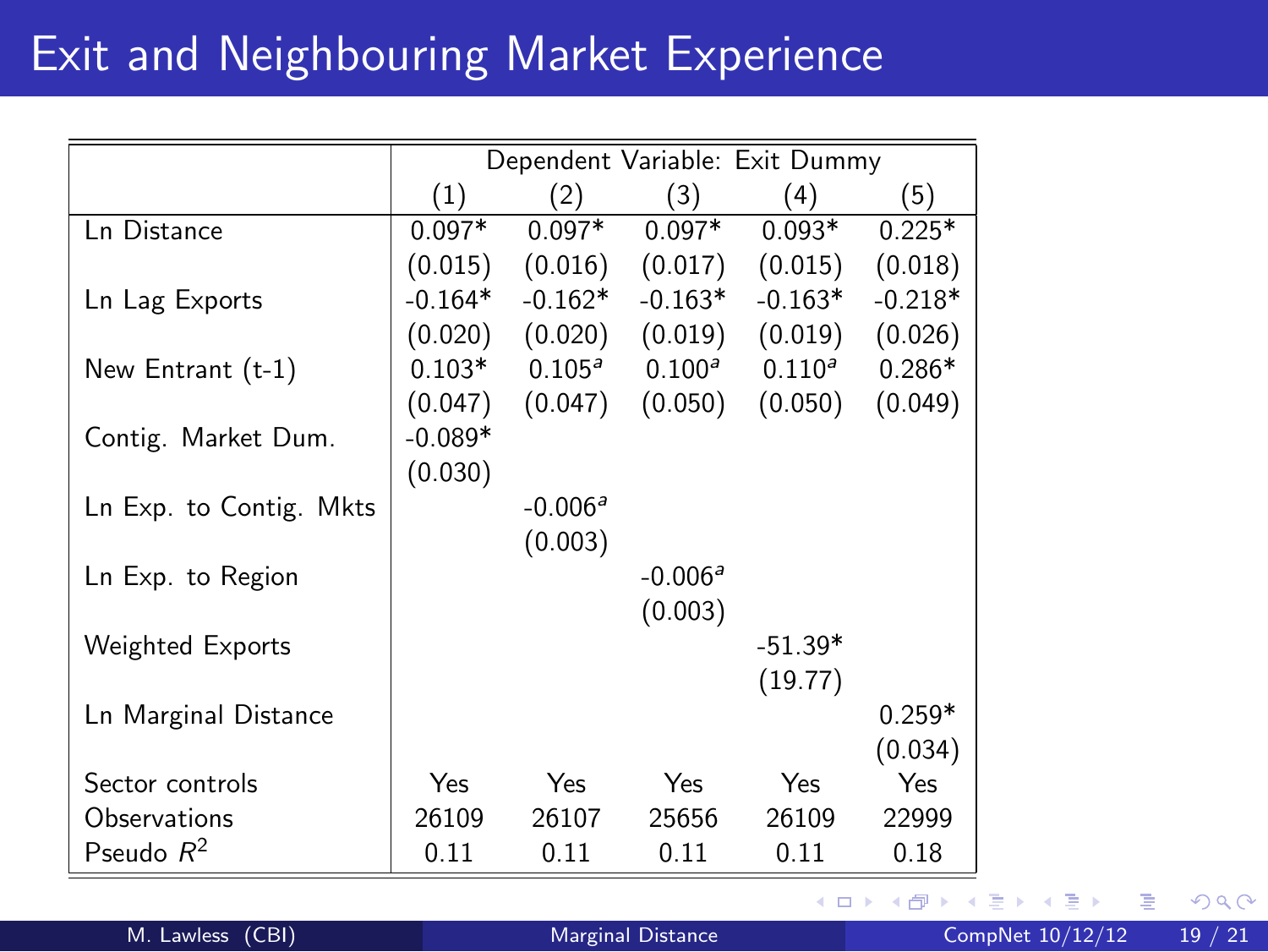# Robustness - All Experience Measures

|                             | (1)       | (2)                | (3)       |
|-----------------------------|-----------|--------------------|-----------|
| Dependent Variable:         | Entry     | <b>Ln Exports</b>  | Fxit      |
| In Distance                 | $-0.089*$ | $-0.561*$          | $0.258*$  |
|                             | (0.011)   | (0.028)            | (0.031)   |
| Contig. Market Dum.         | $0.546*$  | $-2.260*$          | $-0.217$  |
|                             | (0.086)   | (0.222)            | (0.217)   |
| Ln Exp. to Contig. Mkts     | $-0.39*$  | $0.162*$           | 0.023     |
|                             | (0.007)   | (0.018)            | (0.020)   |
| Ln Exp. to Region           | $0.006*$  | 0.011 <sup>3</sup> | 0.007     |
|                             | (0.002)   | (0.005)            | (0.005)   |
| <b>Weighted Exports</b>     | $0.017*$  | 9.99               | $-0.816$  |
|                             | (0.001)   | (11.64)            | (1.64)    |
| <b>Ln Marginal Distance</b> | $-0.318*$ | $-0.023$           | $0.288*$  |
|                             | (0.025)   | (0.036)            | (0.045)   |
| Ln Lag Exports              |           |                    | $-0.224*$ |
|                             |           |                    | (0.019)   |
| New Entrant (t-1)           |           | $-0.401*$          | $0.282*$  |
|                             |           | (0.163)            | (0.046)   |
| Entry*Contig. Market Dum.   |           | 0.411              |           |
|                             |           | (0.270)            |           |
| Entry*Ln Contig Exp.        |           | $-0.032$           |           |
|                             |           | (0.022)            |           |
| Entry*Ln Exp. to Region     |           | $-0.033*$          |           |
|                             |           | (0.007)            |           |
| Entry*Weighted Exports      |           | $-38.70$           |           |
|                             |           | (27.51)            |           |
| Entry*Ln Marginal Distance  |           | $-0.054$           |           |
|                             |           | (0.037)            |           |
| Sector controls             | Yes       | Yes                | Yes       |
| Observations                | 237555    | 23291              | 22569     |
| Pseudo $R^2$                | 0.101     |                    | 0.177     |
| $R^2$                       |           | 0.484              |           |
|                             |           |                    |           |

 $\leftarrow$ 

活

 $298$